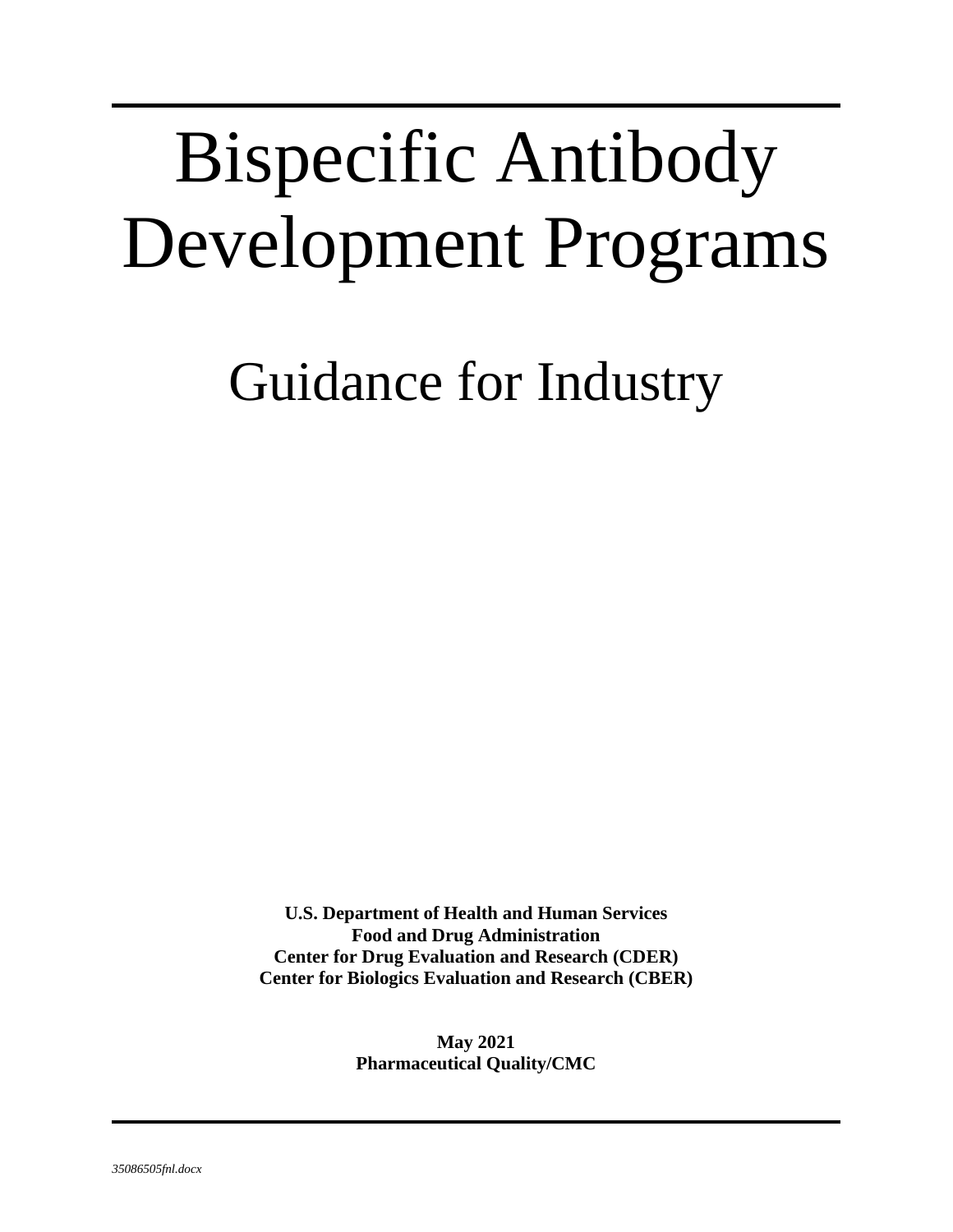## Bispecific Antibody Development Programs Guidance for Industry

*Additional copies are available from:*

*Office of Communications, Division of Drug Information Center for Drug Evaluation and Research Food and Drug Administration 10001 New Hampshire Ave., Hillandale Bldg., 4th Floor Silver Spring, MD 20993-0002 Phone: 855-543-3784 or 301-796-3400; Fax: 301-431-6353 Email: druginfo@fda.hhs.gov <https://www.fda.gov/Drugs/GuidanceComplianceRegulatoryInformation/Guidances/default.htm>*

*and/or*

*Office of Communication, Outreach and Development Center for Biologics Evaluation and Research Food and Drug Administration 10903 New Hampshire Ave., Bldg. 71, Room 3128 Silver Spring, MD 20993-0002 Phone: 800-835-4709 or 240-402-8010 Email: ocod@fda.hhs.gov <https://www.fda.gov/BiologicsBloodVaccines/GuidanceComplianceRegulatoryInformation/Guidances/default.htm>* 

> **U.S. Department of Health and Human Services Food and Drug Administration Center for Drug Evaluation and Research (CDER) Center for Biologics Evaluation and Research (CBER)**

> > **May 2021 Pharmaceutical Quality/CMC**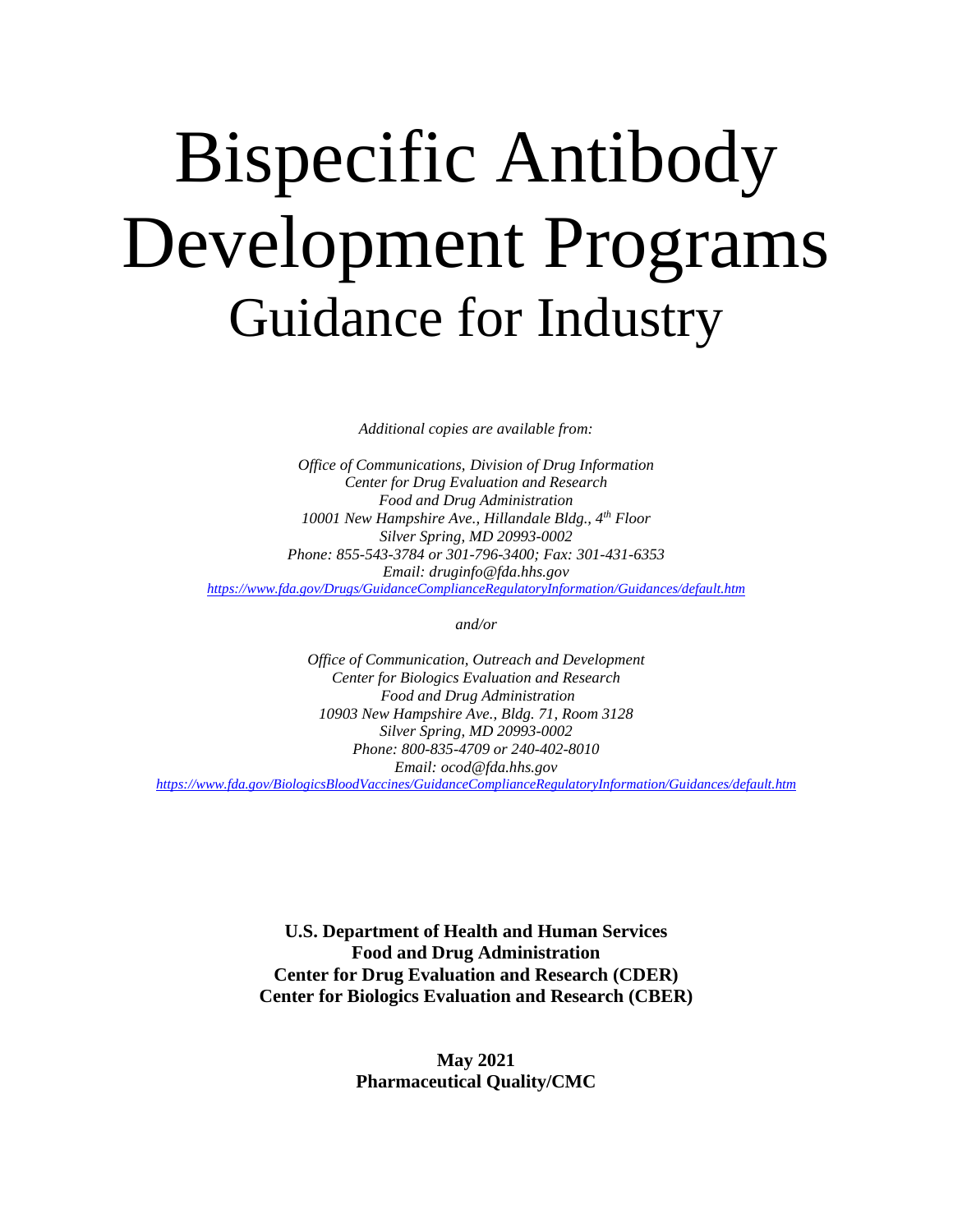#### **TABLE OF CONTENTS**

| $\mathbf{I}$ . |  |
|----------------|--|
| П.             |  |
| A.             |  |
| B.             |  |
| C.             |  |
| III.           |  |
| A.             |  |
| B.             |  |
|                |  |
|                |  |
|                |  |
|                |  |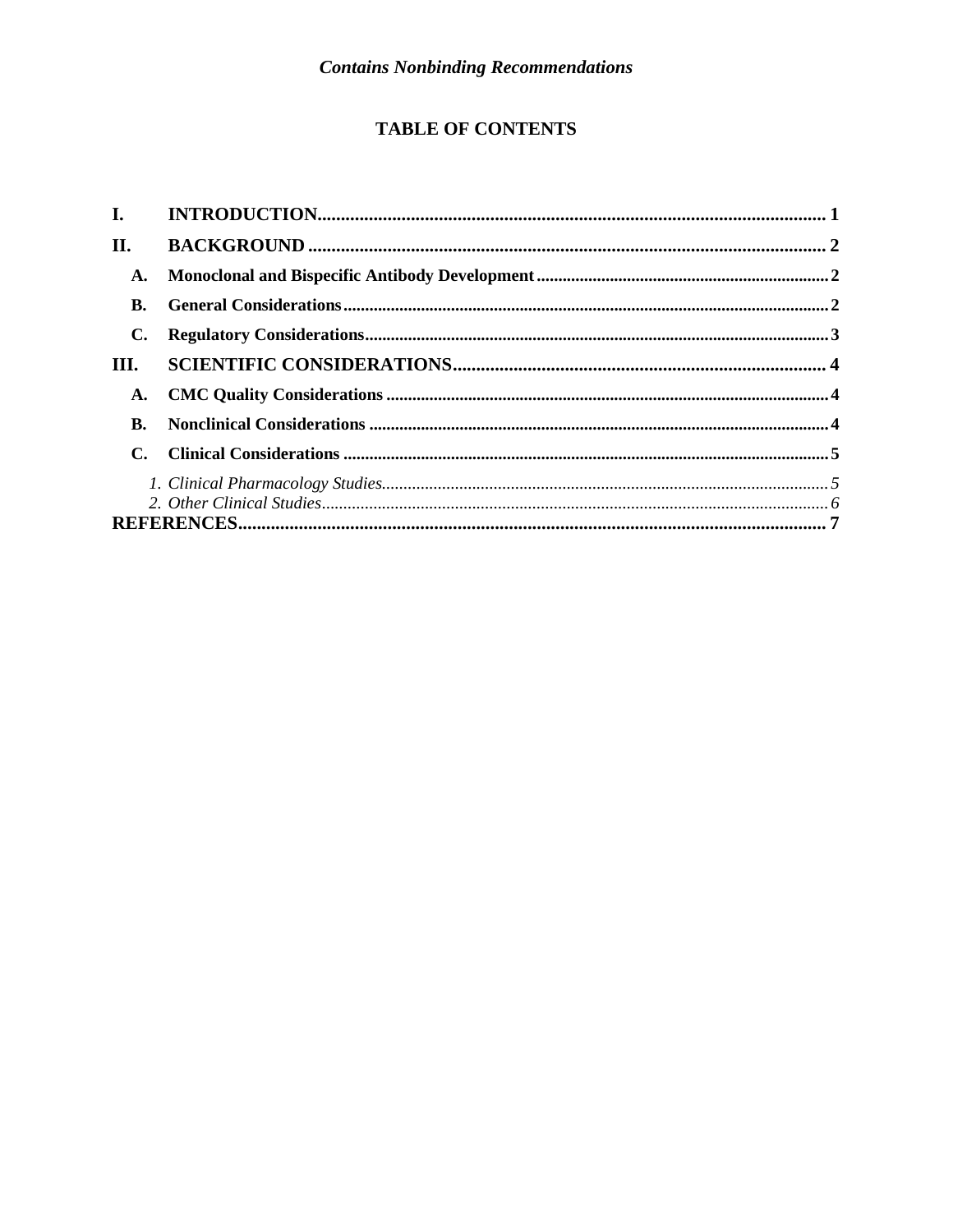### **Bispecific Antibody Development Programs Guidance for Industry[1](#page-3-1)**

This guidance represents the current thinking of the Food and Drug Administration (FDA or Agency) on this topic. It does not establish any rights for any person and is not binding on FDA or the public. You can use an alternative approach if it satisfies the requirements of the applicable statutes and regulations. To discuss an alternative approach, contact the FDA office responsible for this guidance as listed on the title page.

#### <span id="page-3-0"></span>**I. INTRODUCTION**

This guidance provides recommendations to assist industry and other stakeholders involved in the development of bispecific antibodies. In addition to general considerations, the guidance provides recommendations for specific regulatory, quality, nonclinical, and clinical considerations for bispecific antibody development programs. Although this guidance is intended for bispecific antibodies, the principles discussed in this guidance may also inform the development of other types of bispecific protein products and multispecific products. [2](#page-3-2) This guidance does not discuss development considerations for other multitarget therapies that are antibody cocktails, polyclonal antibody products, or combinations of monoclonal antibodies.<sup>[3](#page-3-3)</sup>

This guidance focuses on a range of regulatory and scientific considerations for bispecific antibodies, but not on development of a particular bispecific antibody. Of note, many aspects of a bispecific antibody development program will be similar to monoclonal antibody development programs. This guidance discusses unique aspects for chemistry, manufacturing, and controls (CMC), as well as nonclinical and clinical development programs for bispecific antibodies. Industry and other stakeholders are encouraged to engage FDA to discuss their individual bispecific antibody development program.

<span id="page-3-1"></span><sup>&</sup>lt;sup>1</sup> This guidance has been prepared by the Office of Medical Policy in the Center for Drug Evaluation and Research in cooperation with the Center for Biologics Evaluation and Research at the Food and Drug Administration.

<span id="page-3-2"></span><sup>2</sup> Examples of such products include single domain, antibody mimetics, non-antibody domain, alternative format, Tcell receptor mimetics, non-immunoglobulin (Ig) domain and non-Ig scaffold. Bispecific protein products target two antigens and, as used in this guidance, the term *multispecific product* refers to a therapeutic product that targets three or more antigens.

<span id="page-3-3"></span><sup>3</sup> In an antibody cocktail, different antibodies are mixed together during manufacturing. In a polyclonal antibody, a mixture of antibodies recognizing either specific or diverse targets is obtained by purification of pooled plasma or serum. In a combination of monoclonal antibodies, separate antibodies are used together. Each of the products can follow its own dosing regimen or can be combined at the time of administration.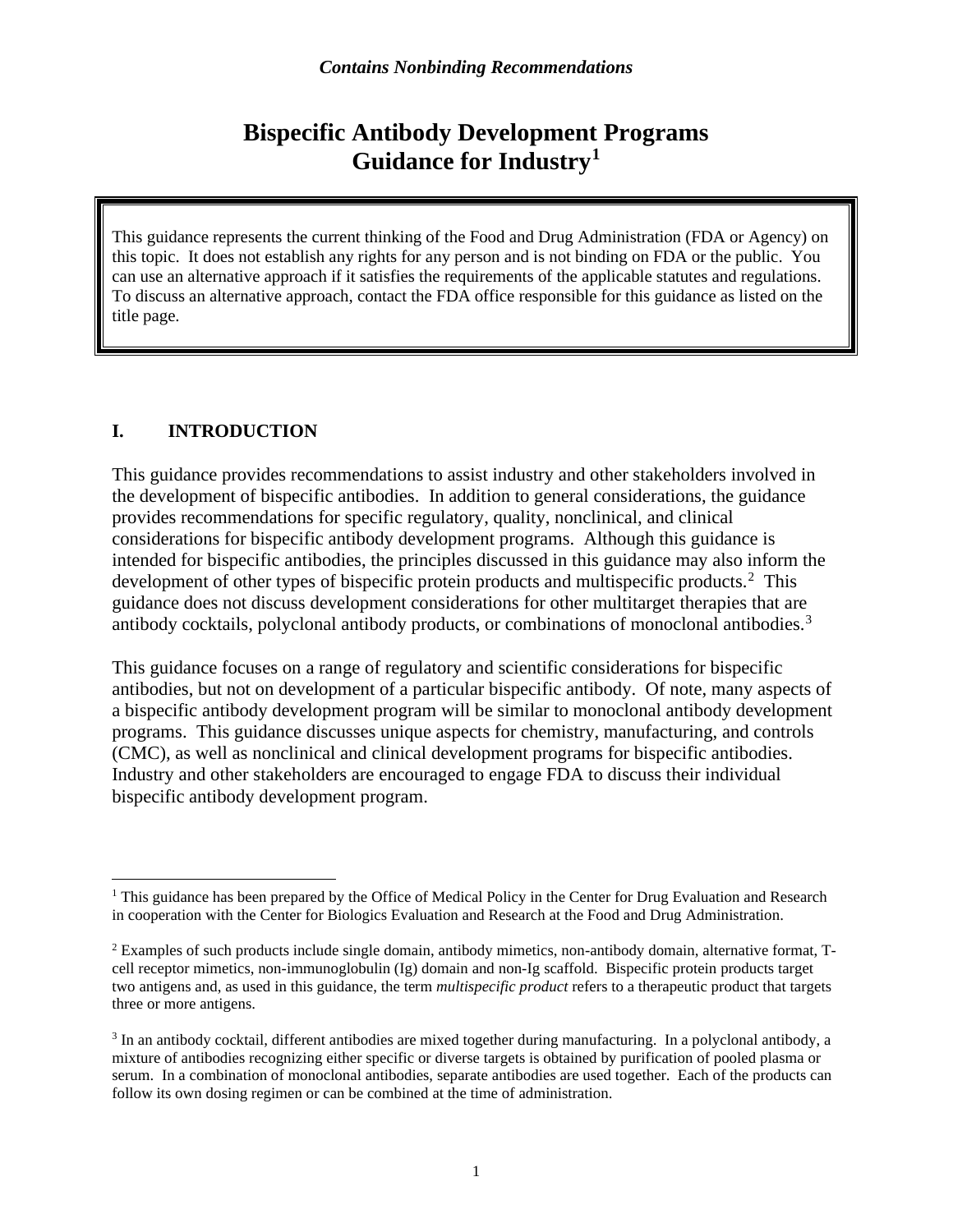The contents of this document do not have the force and effect of law and are not meant to bind the public in any way, unless specifically incorporated into a contract. This document is intended only to provide clarity to the public regarding existing requirements under the law. FDA guidance documents, including this guidance, should be viewed only as recommendations, unless specific regulatory or statutory requirements are cited. The use of the word *should* in Agency guidances means that something is suggested or recommended, but not required.

#### <span id="page-4-0"></span>**II. BACKGROUND**

#### **A. Monoclonal and Bispecific Antibody Development**

<span id="page-4-1"></span>Therapeutic monoclonal antibodies, first commercialized in 1986, have become a vital component of therapy for various diseases and conditions including, but not limited to, cancer, autoimmune and infectious diseases, and inflammatory conditions (Ecker et al. 2015). The regulatory pathway for evaluation of monoclonal antibodies is well established, but additional guidance is warranted regarding antibody-based products that target more than one antigen. Advances in technology and an interest in novel therapies that combine targets have led to the development of bispecific antibodies, which are genetically-engineered, recombinant antibodies that consist of two distinct binding domains capable of binding two different antigens or two different epitopes of the same antigen (Brinkmann and Kontermann 2017; Kontermann 2012).<sup>[4](#page-4-3)</sup>

A scientific rationale often exists for engaging two targets in the therapeutic strategy for a specific disease. Bispecific antibodies can target multiple disease-modifying molecules with one drug, with possible advantages over combination therapy or the use of antibody mixtures. The possibility of immune cell retargeting through the delivery of an effector or effector cell to a specific target cell or the possibility of synergistic efficacy through engagement of multiple targets gives bispecific antibodies the potential to advance the development of antibody-based therapies (Suresh et al. 2014; Kontermann 2012). Challenges may arise in developing bispecific antibodies such as immunogenicity related to novel structures and complex structural and functional characterization. This guidance addresses these considerations and provides recommendations regarding the type of data necessary to support the approval of bispecific antibodies.

#### **B. General Considerations**

<span id="page-4-2"></span>FDA anticipates there will be a spectrum of bispecific antibodies developed for the prevention, treatment, or diagnosis of diseases, each with unique considerations for the specific product and targeted indication. Within this spectrum there are two broad categories of bispecific antibodies:

(1) Bispecific antibodies that function to bridge two target cells (e.g., a bispecific antibody that is designed to bring immune effector cells into close contact with particular tumor-

<span id="page-4-3"></span><sup>4</sup> Although this guidance focuses on bispecific antibodies, it may also apply to other novel constructs that may have three or more antigen-binding domains.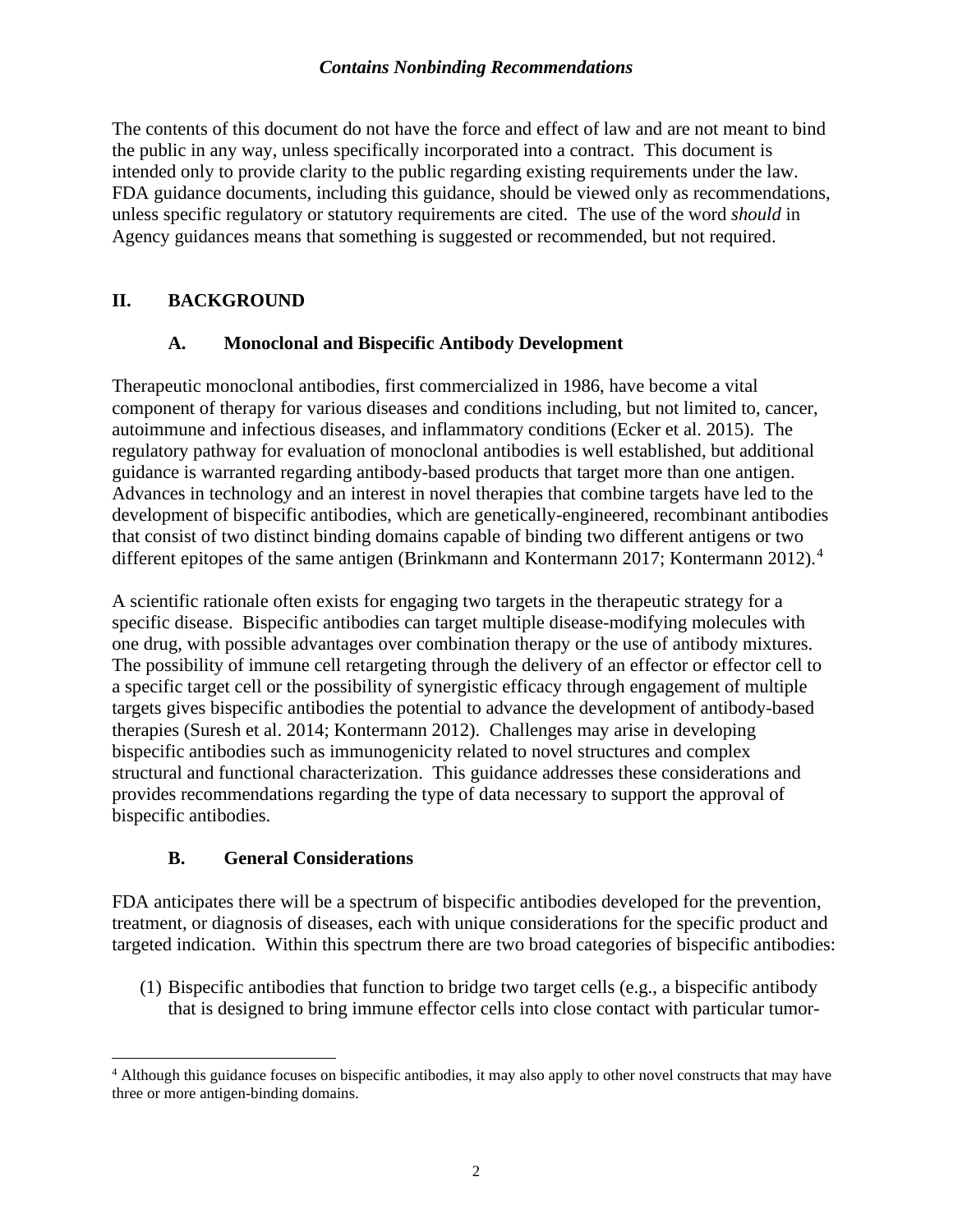associated antigens to facilitate cell killing). This type of bispecific antibodies would require binding to both targets at the same time for efficacy.

(2) Bispecific antibodies with functions not involving bridging two target cells, such as a bispecific antibody that targets two soluble cytokines, binds different epitopes of the same tumor cell or viral antigen, or engages two different targets to mimic the function of an endogenous protein. In this category, the bispecific antibody may sometimes, but not always, be required to bind both targets at the same time for efficacy.

Within each category, potential considerations are relevant to a bispecific antibody development program, including determining whether both targets need to be engaged simultaneously, determining the affinity and on- and off-rates of each arm for its target, and determining possible synergy when binding both targets.

FDA anticipates there will be a scientific rationale, including target(s), mechanism(s) of action, or increased safety and/or efficacy as compared to similar monospecific products<sup>[5](#page-5-1)</sup> to support development of a particular bispecific antibody. The data supplied to support the scientific rationale will depend on the particular situation<sup>[6](#page-5-2)</sup> and could potentially be derived from clinical or animal studies<sup>[7](#page-5-3)</sup> or in vitro assays.

#### **C. Regulatory Considerations**

<span id="page-5-0"></span>FDA's regulation on fixed-combination prescription drugs for humans (21 CFR 300.50) does not apply to the development of bispecific antibodies, which are single molecules. Although not generally expected, in some cases FDA may request a comparison of the bispecific antibody to an approved monospecific product(s) directed against the same antigenic target(s) to inform the benefit-risk assessment of the bispecific antibody (see section III.C.2 of this guidance for clinical study considerations).

As noted in section I, this guidance discusses unique aspects of bispecific antibody development programs. Questions about regulatory requirements for a particular bispecific antibody should be directed to the appropriate FDA clinical review division. Sponsors are encouraged to discuss plans for their individual products with the appropriate clinical review division within FDA early in development.

<span id="page-5-1"></span><sup>5</sup> As used in this guidance, the term *monospecific product* refers to a therapeutic antibody that targets a single antigen.

<span id="page-5-2"></span><sup>6</sup> See the International Council for Harmonisation (ICH) guidance for industry *M4E(R2): The CTD — Efficacy* (July 2017) for more information on product development rationale. Also see the guidance for industry *Codevelopment of Two or More New Investigational Drugs for Use in Combination* (June 2013) for more information on rationale for biological product development. We update guidances periodically. For the most recent version of a guidance, check the FDA guidance web page at [https://www.fda.gov/regulatory-information/search-fda-guidance-documents.](https://www.fda.gov/regulatory-information/search-fda-guidance-documents)

<span id="page-5-3"></span> $<sup>7</sup>$  FDA encourages sponsors to consult with FDA if they wish to use a non-animal testing method they believe is</sup> suitable, adequate, validated, and feasible. FDA will consider if such an alternative method could be assessed for equivalency to an animal testing method. FDA supports the principles of the "3Rs," to reduce, refine, and replace animal use in testing when feasible.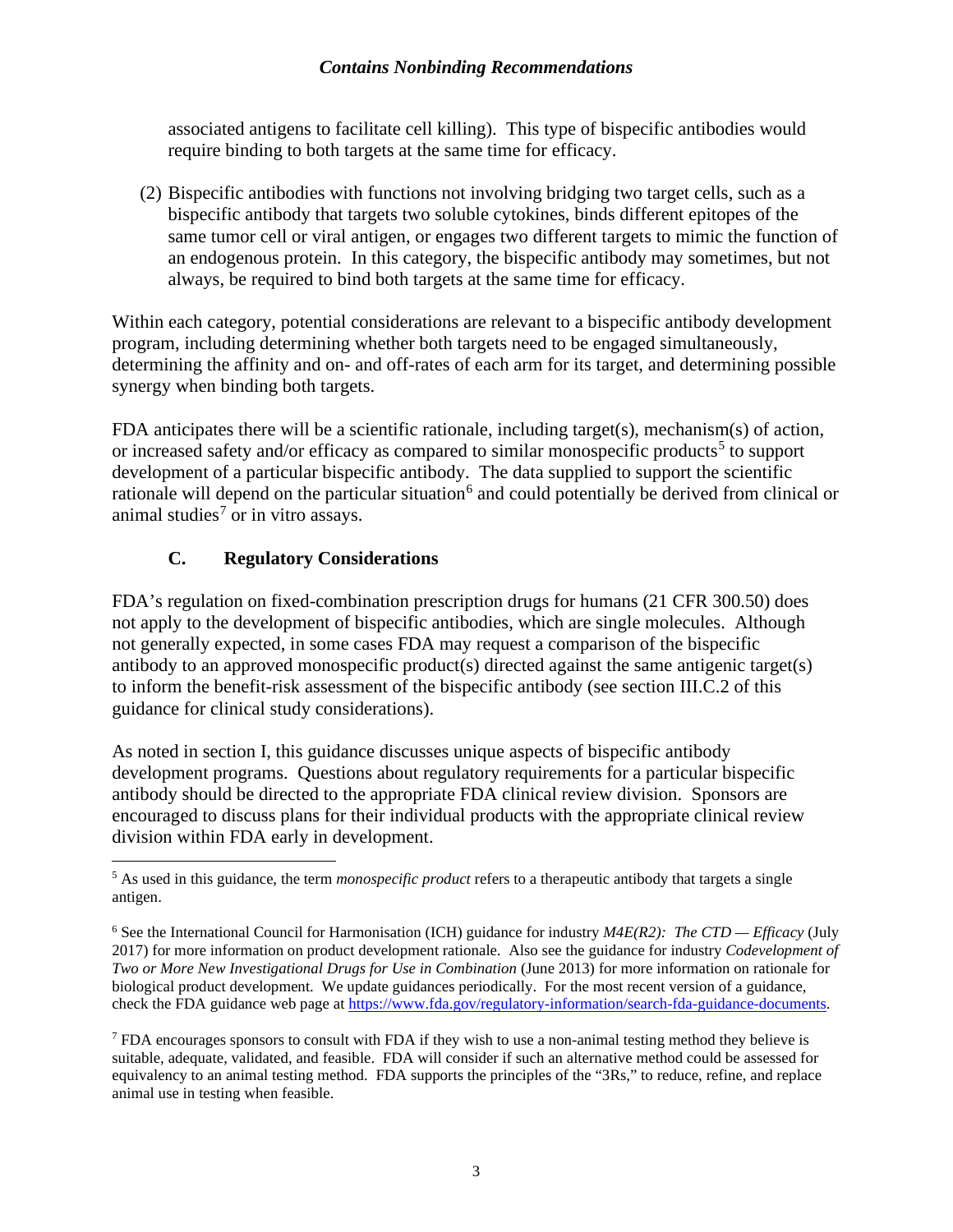#### <span id="page-6-0"></span>**III. SCIENTIFIC CONSIDERATIONS**

Many aspects of a bispecific antibody development program will be similar to monoclonal antibody development programs. This section discusses unique aspects for CMC, nonclinical and clinical pharmacology, and clinical development programs for bispecific antibodies.

#### **A. CMC Quality Considerations**

<span id="page-6-1"></span>Bispecific antibodies can exist in many different formats including, for example, tandem monovalent binding fragments as well asimmunoglobulin G (IgG)-based antibodies where each arm binds a different antigen or onto which multiple additional antigen-binding domains are attached. These diverse formats allow bispecific antibodies to be designed to match the proposed mechanism(s) of action and the intended clinical application (Spiess et al. 2015).

Unique development considerations may be relevant for each of the formats, such as quality, stability, and production yields, but in general the products should be characterized and the manufacturing processes should be developed in accordance with standard monoclonal antibody development practices.<sup>[8](#page-6-3)</sup> Quality attributes that may affect pharmacology should be studied, including antigen specificity; affinity and on- and off-rates; avidity (for bispecific antibodies that target two molecules on the same cell); potency; product-related impurities such as aggregates, fragments, homodimers, and other mispaired species; stability; and half-life. For example, in vitro and in vivo pharmacology studies may provide information on the relative binding activity and on- and off-rates for each target. Design of the potency assay(s) will depend on the target product attributes. Early in vitro studies may inform selection of an expression construct with optimal affinity and stability properties. The relative amounts of homodimers should be assessed. This evaluation is particularly important for effector cell engaging constructs where homodimers of the anti-CD3 or anti-Fc engaging arm may lead to cytokine release. Also, novel structures could potentially lead to increased immunogenicity.

#### **B. Nonclinical Considerations**

<span id="page-6-2"></span>Nonclinical studies are generally needed to characterize the pharmacology and toxicology of bispecific antibodies. The scope of the nonclinical program, including pharmacology studies and species selection for toxicology studies (including general and reproductive toxicology), is expected to be similar to that for monoclonal antibodies directed against a single target.<sup>[9](#page-6-4),[10](#page-6-5)</sup>

<span id="page-6-3"></span><sup>&</sup>lt;sup>8</sup> See *Points to Consider in the Manufacturing and Testing of Monoclonal Antibody Products for Human Use* (February 1997) for more information on product manufacturing and testing (available at [https://www.fda.gov/media/76798/download\)](https://www.fda.gov/media/76798/download).

<span id="page-6-4"></span><sup>9</sup> See the ICH guidance for industry *S6(R1) Preclinical Safety Evaluation of Biotechnology-Derived Pharmaceuticals* for more information (available at [https://www.fda.gov/regulatory-information/search-fda](https://www.fda.gov/regulatory-information/search-fda-guidance-documents/s6r1-preclinical-safety-evaluation-biotechnology-derived-pharmaceuticals)[guidance-documents/s6r1-preclinical-safety-evaluation-biotechnology-derived-pharmaceuticals\)](https://www.fda.gov/regulatory-information/search-fda-guidance-documents/s6r1-preclinical-safety-evaluation-biotechnology-derived-pharmaceuticals).

<span id="page-6-5"></span><sup>10</sup> See the ICH guidance for industry *S9 Nonclinical Evaluation for Anticancer Pharmaceuticals* (March 2010) for more information.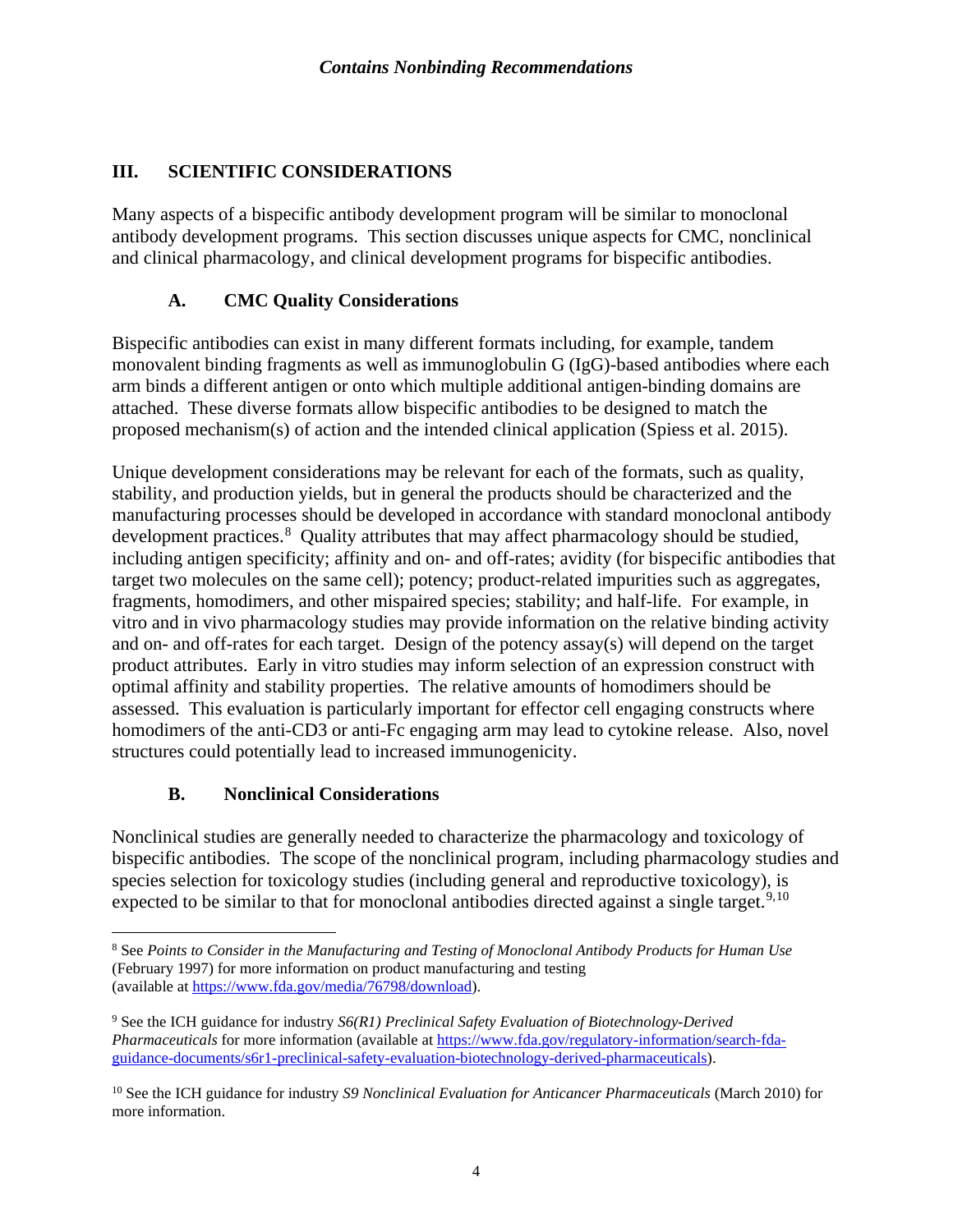Consideration should be given to the expression profile and specificity for each target in nonclinical models in order to design an appropriate toxicological assessment for the bispecific product. Potential safety concerns related to the particular components of the bispecific antibody, if any, should be addressed, but a comparative safety assessment between the bispecific antibody and monospecific product(s) will likely not be recommended.

In vitro and in vivo pharmacology studies may also offer the opportunity to generate nonclinical data supporting the scientific rationale of the bispecific antibody. Examples include (1) showing that blocking two targets yields additive or synergistic efficacy compared to a monospecific comparator, (2) showing that simultaneous cross-linking of two receptors offers efficacy that cannot be achieved with a monospecific product, or (3) showing expected activation of the immune system for products that either directly activate the immune system or potentiate that activation. These studies could also be used to select the first-in-human dose.<sup>[11](#page-7-2)</sup>

In general, standard nonclinical approaches to support the safety of the starting dose in the clinical trial will be appropriate.<sup>12</sup> For bispecific antibodies with agonistic properties, selection of the initial dose using a minimally anticipated biologic effect level should be considered.<sup>[13](#page-7-4),14</sup> We recommend discussing dose selection with the appropriate FDA clinical review division.

#### <span id="page-7-0"></span>**C. Clinical Considerations**

#### *1. Clinical Pharmacology Studies*

<span id="page-7-1"></span>The clinical pharmacology studies for a bispecific antibody development program should be similar to those for monoclonal antibodies and other therapeutic protein products. Pharmacodynamic assessments should take into consideration the binding to each target.

Bispecific antibodies may present as a mixture of biologically active (e.g., unbound and capable of binding a ligand) and inactive forms (e.g., bound and not capable of binding a ligand) in biological matrices. Considerations should be given to identifying the bispecific antibody form(s) most relevant to pharmacokinetic/pharmacodynamic assessment and to develop validated assays to measure the appropriate form(s) accordingly. Therefore, more than one assay may be recommended to quantify appropriate forms. In some instances, pharmacodynamic

<span id="page-7-4"></span><sup>13</sup> See footnote 12.

<span id="page-7-2"></span><sup>11</sup> See *Points to Consider in the Manufacturing and Testing of Monoclonal Antibody Products for Human Use* for more information on product safety data.

<span id="page-7-3"></span><sup>12</sup> See the guidance for industry *Estimating Maximum Safe Starting Dose in Initial Clinical Trials for Therapeutics in Adult Healthy Volunteers* (July 2005) for more information on product dosing. Healthy volunteers may not be appropriate candidates for initial clinical trials of a particular bispecific antibody because of the potential immunogenicity and toxicity of the bispecific antibody.

<span id="page-7-5"></span> $14$  A retrospective analysis examining toxicity profile and approaches in selecting the first in human (FIH) dose for 17 CD3 bispecific constructs concluded that an FIH dose at 10–30% pharmacological activity was an acceptable approach for all constructs examined (Saber et al 2017).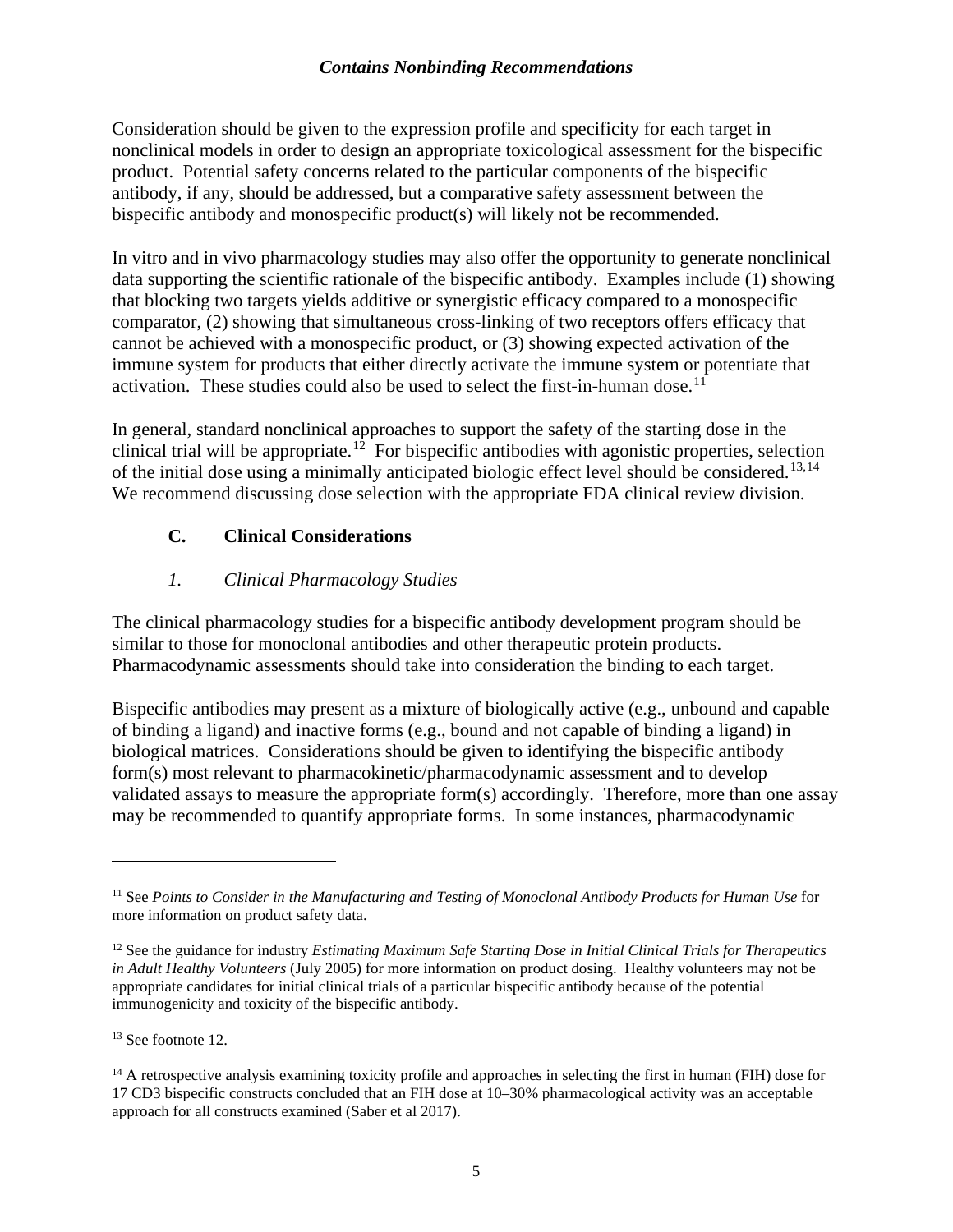activity measurements may be considered to develop assays to measure and quantify appropriate form(s) of the bispecific antibody.

Bispecific antibodies possess multiple domains that function in different ways to mediate clinical efficacy. An immune response to one domain may inhibit a specific function while leaving others intact. When examining immune responses to bispecific antibodies, it may be appropriate to develop multiple assays to measure immune responses to different domains of bispecific antibodies.<sup>[15,](#page-8-1)16</sup> Sponsors are encouraged to discuss with FDA specific clinical pharmacology development plans for their individual products.

#### *2. Other Clinical Studies*

<span id="page-8-0"></span>FDA recommends that sponsors define the overall benefit-risk profile of the bispecific antibody. In many situations, the clinical studies for bispecific antibodies will compare the bispecific antibody to standard of care or placebo. If monospecific products approved for the same indication exist and they target the same antigens as those targeted by the bispecific antibody, it may be possible to perform a clinical study comparing the bispecific antibody to the monospecific product(s).

A clinical trial comparing a bispecific antibody to an approved monospecific product(s) directed against the same antigenic target(s) may inform the benefit-risk assessment of the bispecific antibody. For example, if both targets are anticipated to be immunosuppressive, based on the animal/early human trials suggesting unique or greater safety concerns, a trial comparing the bispecific antibody to the approved monospecific product(s) may be appropriate, if feasible. Also, if there is a concern that only one of the bispecific antibody's targets was driving the efficacy results, to better inform the benefit-risk assessment of the bispecific antibody, it may be useful to conduct a trial with the relevant monospecific product(s). FDA may request such studies in certain cases if they are viewed as potentially providing valuable information regarding the bispecific antibody's efficacy or safety.[17,](#page-8-3)[18](#page-8-4) 

Overall, studies conducted to inform the benefit-risk assessment and support approval will depend on the particular targets and other clinical considerations. Sponsors are encouraged to discuss development plans for their individual products with the appropriate clinical review division within FDA.

<span id="page-8-1"></span><sup>15</sup> See the guidance for industry *Immunogenicity Testing of Therapeutic Protein Products — Developing and Validating Assays for Anti-Drug Antibody Detection* (January 2019), where assay development is covered in detail.

<span id="page-8-2"></span><sup>16</sup> See the guidance for industry *Immunogenicity Assessment for Therapeutic Protein Products* (August 2014) for more information on immunogenicity assessment.

<span id="page-8-3"></span><sup>&</sup>lt;sup>17</sup> See the guidance for industry *Providing Clinical Evidence of Effectiveness for Human Drug and Biological Products* (May 1998) for more information on quantity of evidence to support effectiveness.

<span id="page-8-4"></span><sup>&</sup>lt;sup>18</sup> See Points to Consider in the Manufacturing and Testing of Monoclonal Antibody Products for Human Use for more information on product safety testing.